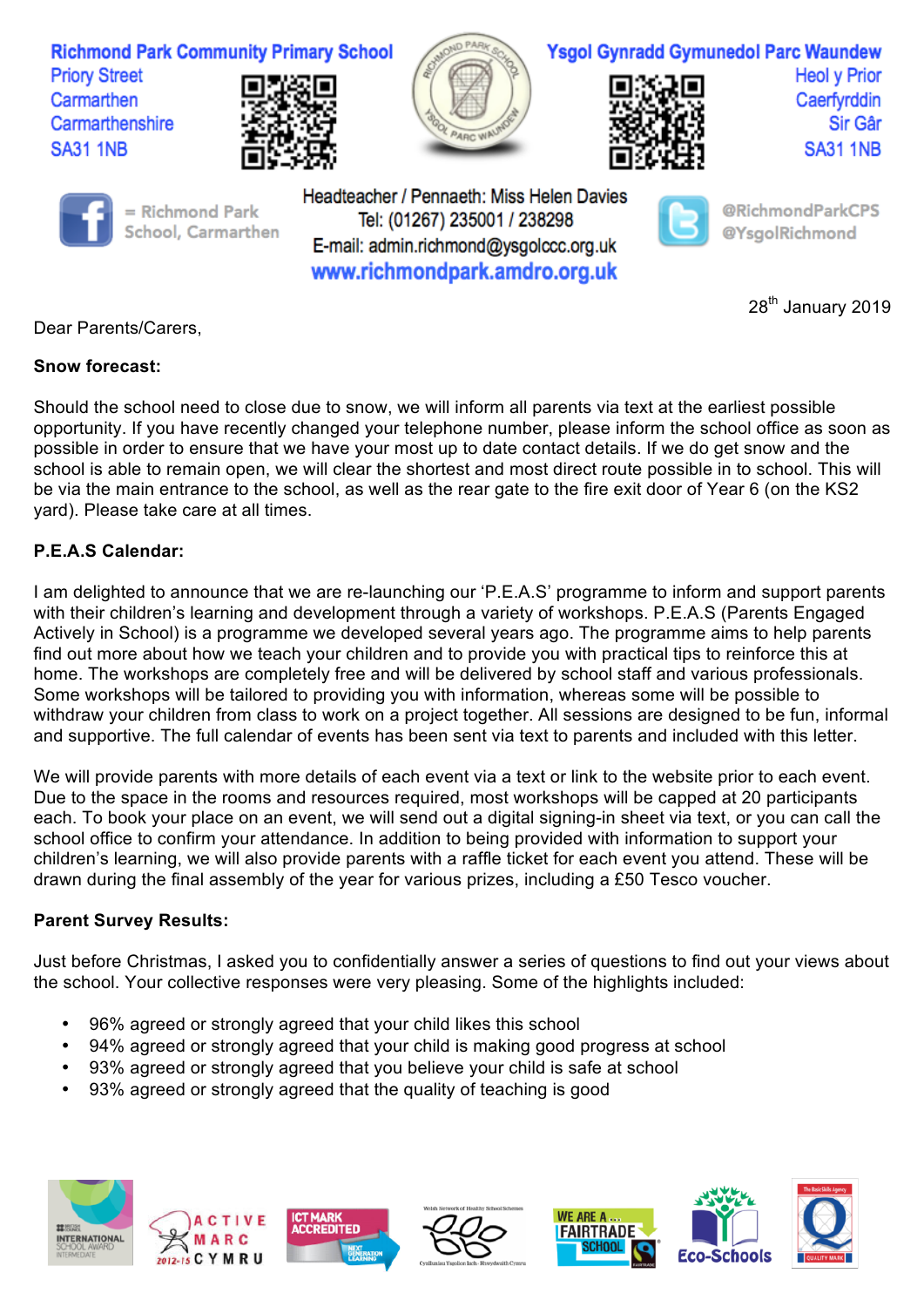

I have text a link to the full survey responses to all parents in order for you to evaluate all responses, but you can also see the responses by visiting http://richmondpark.amdro.org.uk/media/104489/Parent-Survey-January-2019.pdf

www.richmondpark.amdro.org.uk

I have also carefully read the comments that were made by some parents in the responses and will share these with the school staff. Most comments were very positive and reinforce the excellent work I know all of our staff do on a daily basis. Some of these comments were:

*'I haven't been dealing with this school for very long but in that short time, they have been very approachable, understanding and extremely supportive to both my child and myself.'*

*'I think all teachers are amazing dealing with my child.'*

*'My children have had negative experiences in both their previous schools but are totally different since coming to Richmond Park. They love it and couldn't be happier, wish I'd moved them years ago.'*

*'Teachers and staff are doing an amazing job. Thank you to you all.'*

*'Any questions answered with a 'do not know' is only because I've never had any issues that have come up. My daughter loves going to school and I think this is a credit to the school and teachers.'*

*'I really love this school. I believe that my child is getting a proper education and experience which will help him be a good human being.'*

I would also like to thank parents for bringing some issues to our attention. I have summarised the general feedback below, as well as included what we're doing and intend on doing to improve these areas. I would like to note that most concerns raised were areas which were either on our school development plan or may be areas which we already address but cannot share with parents due to confidentiality.

*'Asked for Dojo login twice but not had a response. Asked for payments for lunch via a system instead of*  cash, but not considered yet. Asked for info re violin lessons, still waiting. But love the school and wouldn't *be anywhere else!'*

We apologise for any delays in dealing with requests. Parents should request ClassDojo (or other) logging-in details from class teachers in the first instance. If this request isn't met in a reasonable amount of time, please request it from myself or the office via the email address above. We are currently evaluating our options for music provision for the next academic year. I'm sure parents understand that we cannot accommodate all requests for instruments as the specialist peripatetic teachers are only with us for a short amount of time each week and it's not possible to provide 1:1 tuition for each instrument. Where specific requests for instruments cannot be met, we will endeavour to find contacts for private tuition outside of school if parents would like to contact them on a private basis. With regards to a payment system for lunch, this is something we will be implementing in the school in the near future, resulting in us going cashless with









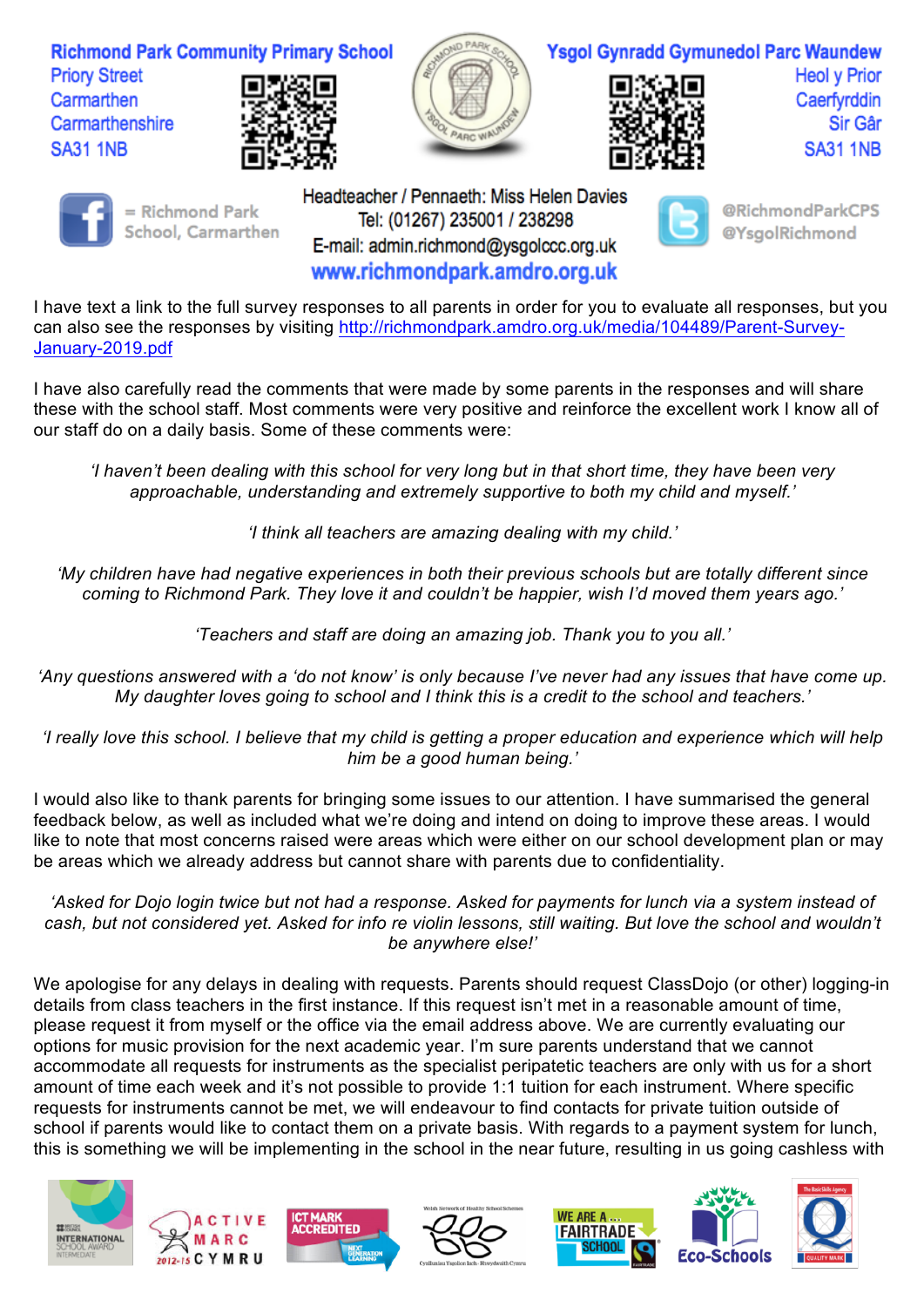

regards to school meals. Carmarthenshire County Council have purchased an online payment system which is being rolled out to all schools over a 2 year period for school meals. We are awaiting a date from county when the system will be set-up with us. Full training will be provided to parents when we adopt this system.

www.richmondpark.amdro.org.uk

General comments with regards to bullying and negative behaviour not being dealt with (I've not quoted here so as to not potentially identify any parents or children):

I can assure all parents that we take bullying very seriously and we've been working closely with all children for a number of years on understanding what the definition of bullying is. According to the Government website, there is no legal definition of bullying, but it's usually defined as behaviour that is repeated, intended to hurt someone physically or emotionally and is often aimed at certain groups (e.g. race, religion, etc).

We promote positive behaviour on a daily basis and record this via ClassDojo (including negative behaviours), which all parents can access and see for their own children. Parents can view our positive behaviour and anti-bullying policy on the school website, which also includes a list of consequences which children receive if they present negative behaviour, including bullying. Parents will not always see the full extent of the consequences which other children receive due to confidentiality, however I can assure you that every instance is dealt with seriously and in line with our policy. We have booked the NSPCC and PC Craig Williams (our Schoolbeat officer who promotes anti-bullying) to come in to school in the coming weeks to further reinforce this. In addition to this, we take part in anti-bullying week annually and reinforce this throughout the year, take part in 'Show Racism the Red' card events, teach children about bullying as a part of our PSE curriculum, teach children about cyber bullying through our e-safety lessons, etc. If you believe your child is being bullied, please contact your child's class teacher in the first instance, but please feel free to bring it to my attention if the problem isn't resolved and I will investigate this further. In some cases, it may be that children in general have disagreements and fall out with each other (as most children do) – this isn't necessarily classed as bullying. However, rest assured, when actual bullying does take place, it will never be tolerated and we will deal with all instances in line with our anti-bullying policy.

## *'I feel the school doesn't give each child the opportunity to take part in different things across the year, e.g. an acting role in the Christmas concert'.*

We try to provide opportunities for all pupils across the whole curriculum, including the extra-curricular activities we provide. This year, the majority of the Christmas concert didn't have an acting role, however children were able to audition to be narrators and these were voted by their peers. Likewise, each of our school council members, digital leaders, Criw Cymraeg, etc have been voted in on an annual basis by the children in each class after a short presentation by the children who want to be representatives. We encourage all children to put themselves forward for roles, to take part in sporting activities (regardless of their sporting abilities), Urdd events, general class events, etc. It's difficult to address this opinion without knowing which child is being referred to, therefore please feel free to let me know and I will investigate this further. It's important that all children receive opportunities to take part in as many aspects of school life as they can and we will facilitate this where possible.